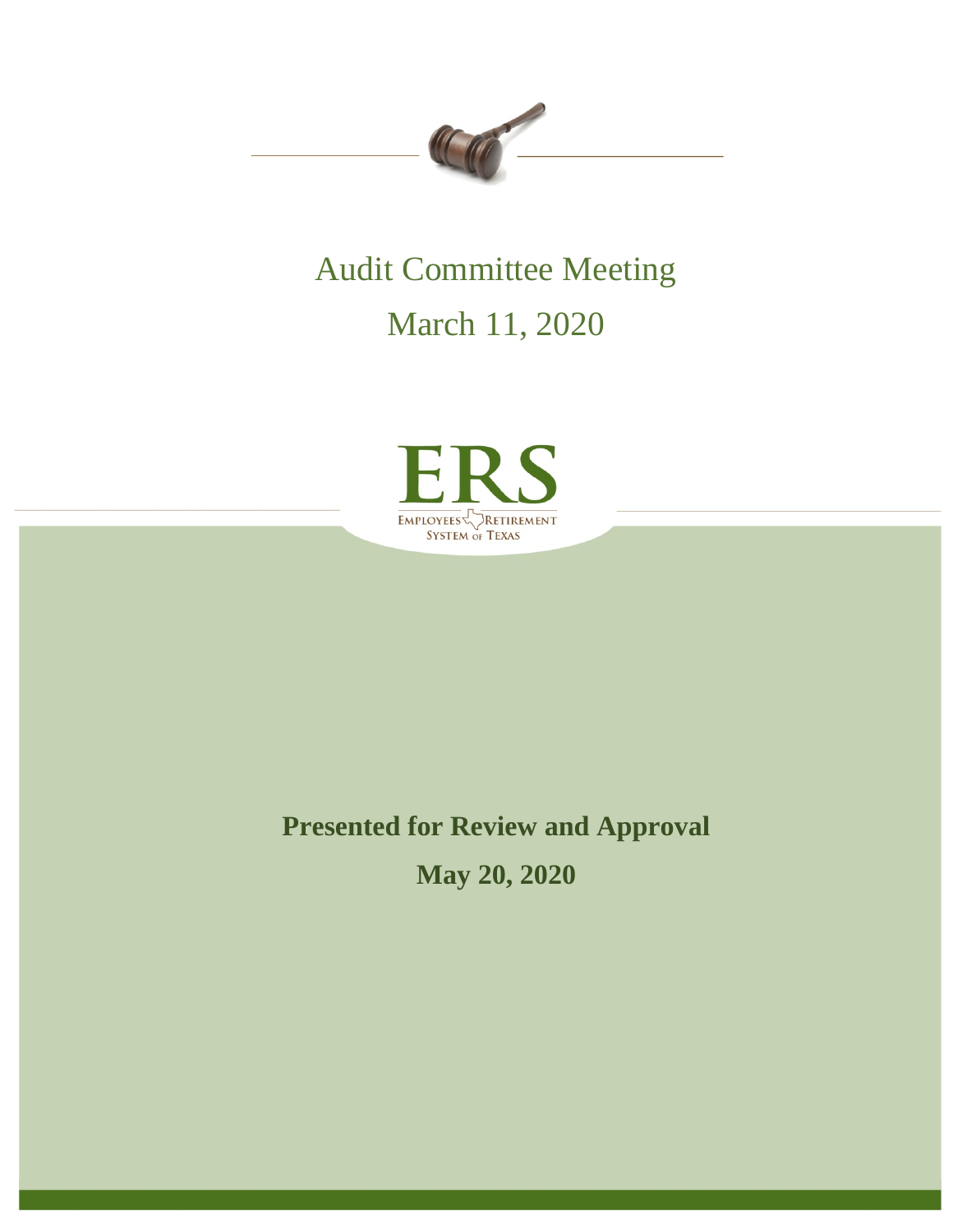# **Table of Contents**

| 2 Review and Approval of the Minutes to the December 10, 2019 ERS Audit Committee Meeting - |  |
|---------------------------------------------------------------------------------------------|--|
|                                                                                             |  |
|                                                                                             |  |
|                                                                                             |  |
|                                                                                             |  |

[6. Adjournment of the ERS Board of Trustees Audit Committee meeting. Following adjournment of the](#page-7-1)  [Audit Committee, the Board of Trustees will take up the remining Board agenda items.](#page-7-1) ............... 8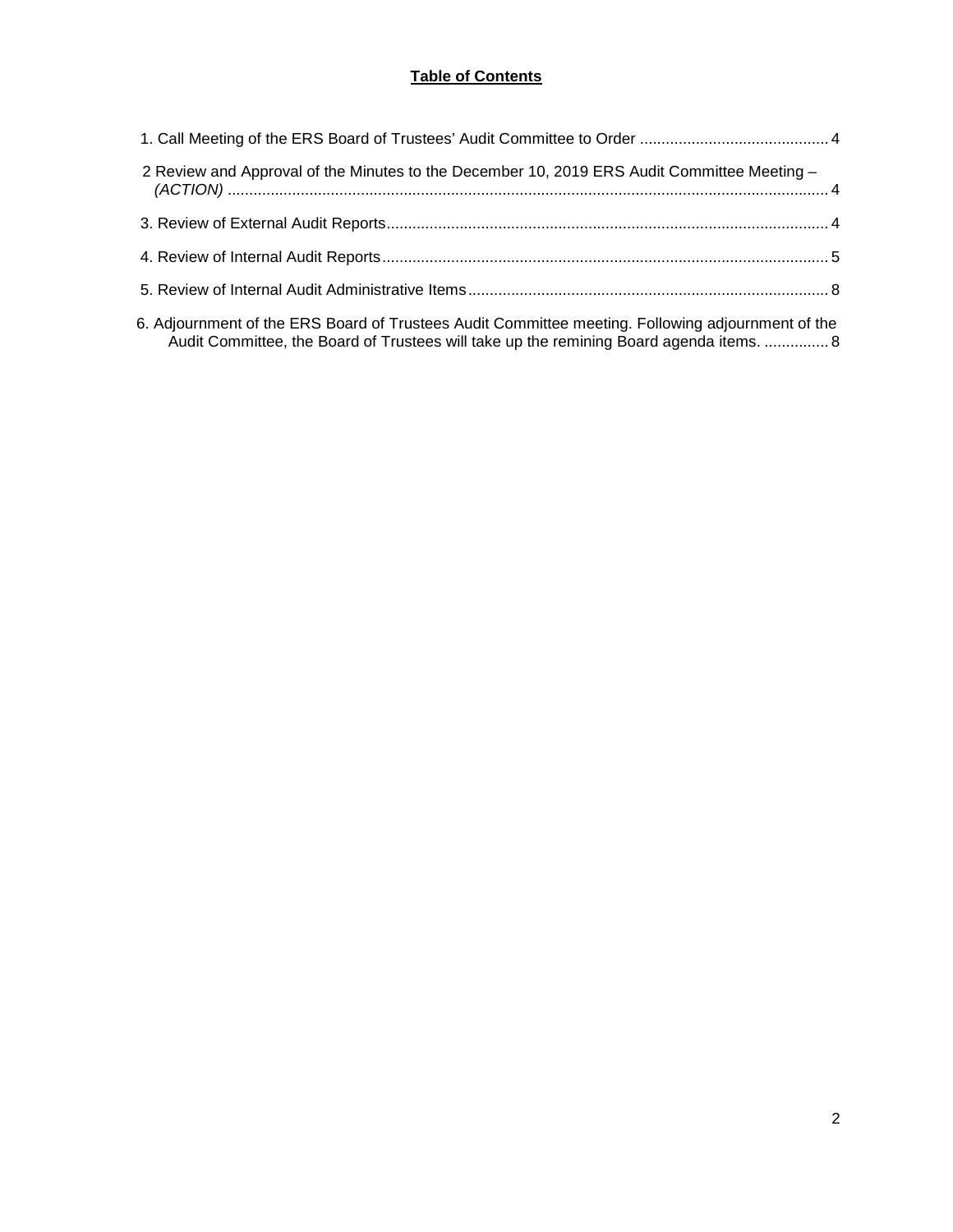#### **AUDIT COMMITTEE MEETING EMPLOYEES RETIREMENT SYSTEM OF TEXAS March 11, 2020 TRS Board Room, E513 TRS Building - 1000 Red River Street Austin, Texas 78701**

# **TRUSTEES PRESENT**

Catherine Melvin, Audit Chair Brian Barth, Member Ilesa Daniels, Member I. Craig Hester, Member Jim Kee, Member

#### **ERS DIRECTORS PRESENT**

Porter Wilson, Executive Director Cathy Terrell, Deputy Executive Director Paula A. Jones, Deputy Executive Director & General Counsel William Nail, Special Projects & Policy Advisor Jennifer Chambers, Director of Government Relations Tony Chavez, Director of Internal Audit Bernie Hajovsky, Director of Enterprise Planning Office Machelle Pharr, Chief Financial Officer Gabrielle Schreiber, Director of Procurement and Contract Oversight Dee Dee Sterns, Director of Human Resources Kathryn Tesar, Director of Benefits Communications Tom Tull, Chief Investment Officer Chuck Turner, Chief Information Officer Keith Yawn, Director of Strategic Initiatives

#### **ERS STAFF PRESENT**

Jason Avants, Information Systems Georgina Bouton, Group Benefits Kelley Davenport, Executive Office Juli Davila, Investments Pablo de la Sierra, Investments Aaron Ismail, Internal Audit Tressie Landry, Internal Audit Greg Magness, Internal Audit Betty Martin, Investments Roger Nooner, Benefits Communications Jonathan Puckett, Internal Audit Susie Ramirez, Executive Office Tanna Ridgway, Investments Mary Jane Wardlow, Executive Office Ariana Whaley, Executive Office

#### **ALSO PRESENT**

Ann Bishop, Texas Public Employees Association Adrienne Cabrera, Office of the Governor Michael Clayton, State Auditor's Office Ryan Falls, Gabriel Roeder & Smith Joe Newton, Gabriel Roeder & Smith Kelley Ngaide, State Auditor's Office Tom Nun, Great–West Life & Annuity Insurance Company Colleen McGlamry, UnitedHealthcare Rick Villarreal, Community First Health Plan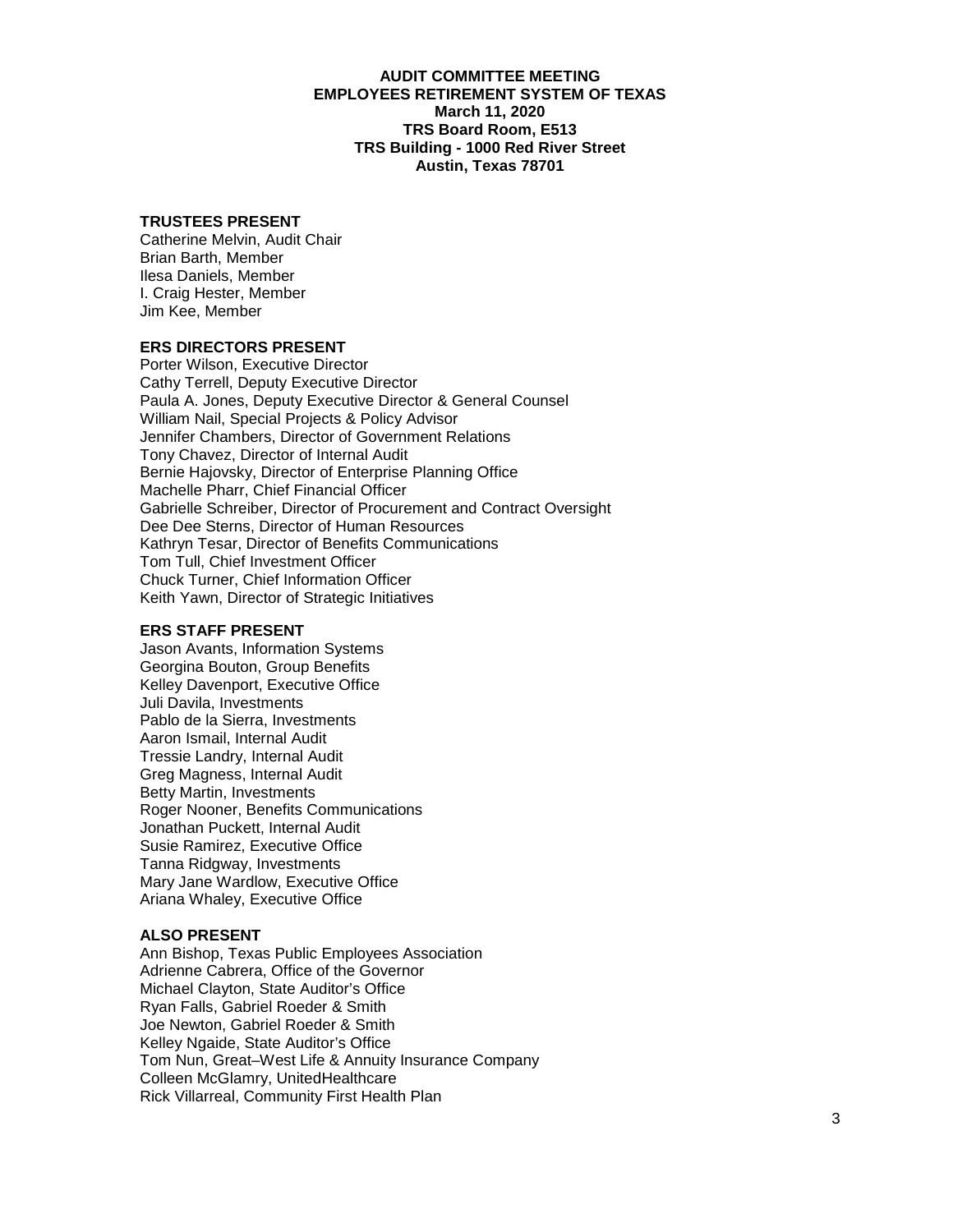## **Meeting of the ERS Board of Trustees' Audit Committee**

#### <span id="page-3-0"></span>**1. Call Meeting of the ERS Board of Trustees' Audit Committee to Order**

Ms. Catherine Melvin, Chair of the Board of Trustees Audit Committee of the Employees Retirement System of Texas (ERS), noting a quorum was present, called the meeting to order at 8:00 a.m. and read the following statement:

"A public notice of the ERS Board of Trustees Audit Committee meeting containing all items on the proposed agenda was filed with the Office of the Secretary of State 8:37 a.m. on Tuesday, March 3, 2020, as required by Chapter 551 Texas Government Code, referred to as the Open Meetings Law."

#### <span id="page-3-1"></span>**2 Review and Approval of the Minutes to the December 10, 2019 ERS Audit Committee Meeting – (ACTION)**

Ms. Melvin opened the floor for a motion on the approval of the minutes from the December 10, 2019 ERS Audit Committee meeting.

The Board then took the following action:

**Move** that the ERS Board of Trustees Audit Committee of the Employees Retirement System of Texas approve the minutes to the meeting held on December 10, 2019.

**Motion** by Craig Hester, second by Jim Kee Final Resolution: Motion Carries Aye: Craig Hester, Doug Danzeiser, Ilesa Daniels, Catherine Melvin, Jim Kee

#### <span id="page-3-2"></span>**3. Review of External Audit Reports**

Mr. Tony Chavez, Director of Internal Audit, introduced Kelley Ngaide and Michael Clayton with the State Auditor's Office (SAO) to present the results from the Fiscal Year 2019 Financial Statement Opinion Audit. There were two deliverables associated with this report including the independent auditor's report, which was an unqualified opinion, and a report on ERS' internal controls. It was also noted that the State Auditor's Office provided a memo to the legislative audit committee that summarizes the results of work performed. This is included in exhibits A, B, and C of the State Auditor's Office deliverables.

Mr. Clayton described his role in the audit as the audit manager and Ms. Ngaide's role as the project manager. The auditors' issued an unqualified opinion, which means they determined that the financial statements as presented were materially correct and were reported in accordance with generally accepted accounting principles. This also means that the report as stated was not misleading to the reader of financial statements.

For their opinion, they looked at the key parts of the system, any benefit system operations, including investments, benefits, and also insurance. That included verifying that the state and member contribution amounts were accurately stated, looking at the payments to retirees and insurance companies to ensure those were correct as well, and also looking at investment balances, asset balances recorded on the financial statement, as well as investment and income accounts to determine if those were accurately stated in the financial statement.

Ms. Ngaide reviewed the three deliverables:

- the Financial Statement Opinion, dated December 20, 2019, noting the SAO issued an unqualified opinion for the Fiscal Year 2019 financial statements,
- the report on Internal Control over Financial Reporting and on Compliance and Other Matters, dated December 20, 2019 required for audits performed in accordance with generally accepted government auditing standards, noting that the majority of the internal controls tested were operating effectively. However, there was a significant error in an entry in the fiduciary funds which was corrected before the financial statements were issued and
- the Report to the Legislative Audit Committee, which is the oversight body of the State Auditor's Office, noting that the report summarizes the results of the previous two reports.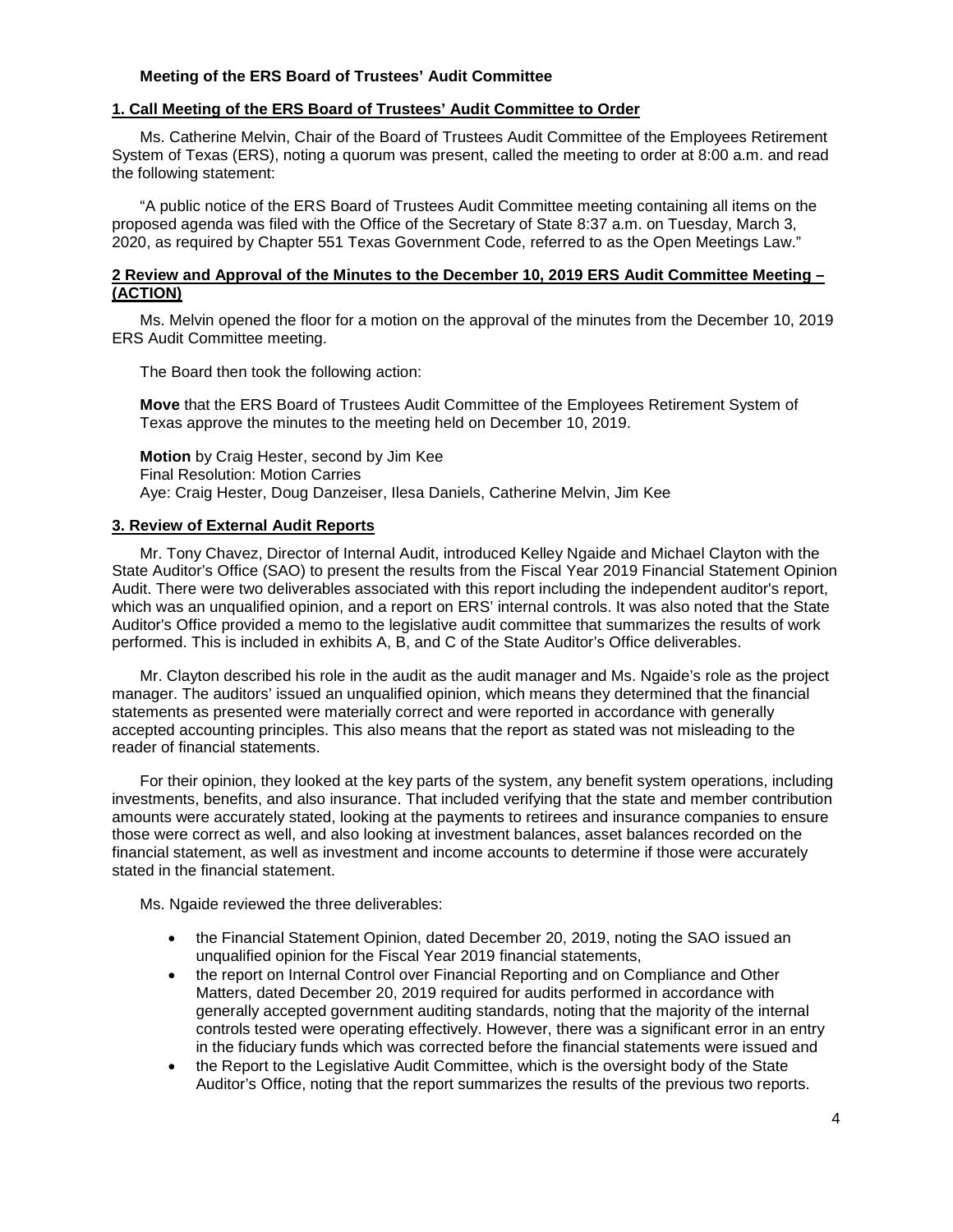Ms. Melvin requested that Chief Financial Officer Machelle Pharr provide more information on the error. Ms. Pharr confirmed that there was an error of \$440 million. The error resulted from consolidating portfolios at the end of the year. They recorded receivables, transactions, and payments in the investment accounting system, which created an interface to the general ledger. These were included in the financial statement because it was the end of the year.

ERS Finance was made aware of the error and reversed it so that it would not be reflected in the financial statements. They have modified their procedures to make sure that any similar items in the future, such as intercompany transactions, are eliminated before they produce financial statements. They are also reviewing underlying guidance given to the custodian bank as to how they recorded those as receivables and payables.

There were no questions or further discussion, and no action was required on this item.

#### <span id="page-4-0"></span>**4. Review of Internal Audit Reports**

Mr. Chavez introduced the first report, an Information Technology (IT) Governance Review, which was performed as an advisory or consulting project. These engagements are similar to an internal audit report, but any observations do not require a management response, nor are they color coded by severity. In addition, Internal Audit collaborates more with division owners on the scope areas and review procedures for these types of projects. Mr. Chavez introduced Tressie Landry, audit manager, and Jonathan Puckett, audit lead.

Mr. Puckett thanked Chuck Turner, Chief Information Officer, and others throughout the agency for providing their input and assistance in this review. The objective for this review was to determine if policies and processes ensure the effective and efficient use of information technology to meet ERS' strategic objectives. In every audit or project that Internal Audit performs, program objectives of the business unit are identified. Information Systems provided their program objective for IT governance, which is to understand the risk / controls used to achieve IT objectives to help ensure that they are aligned with business objectives.

IT governance is how an organization uses information technology to meet its strategic objectives. Information technology and an organization's strategic objectives go hand-in-hand.

Mr. Puckett noted that in the background section on page three of the report, there are some best practices that IT governance should focus on. These best practice attributes include:

- Aligning IT strategies with organizational objectives and goals,
- Identifying and managing risk,
- Optimizing IT investments so that ERS gets value as an agency,
- Managing IT resources efficiently and
- Defining, measuring, and reporting performance through meaningful metrics

The results of the review show that IT governance at ERS is adequately established to allow for management to achieve its stated goals and objectives. This result was established by reviewing the best practices previously mentioned and determining if ERS has addressed each of those best practices. To do this, Internal Audit reviewed governance procedures that are currently in place:

- Annual project meetings, project planning meetings, and budget meetings,
- Weekly directors' meetings,
- Meetings with Information Systems business analysts and division leadership,
- Project manager meetings with business analysts and
- Data governance council monthly meetings.

Internal Audit looked at each best practice and determined if any of the current procedures address each of those.

All ERS's current IT governance processes address the first best practice attribute. For each of the remaining best practices, there is at least one IT governance process that addressed each except for the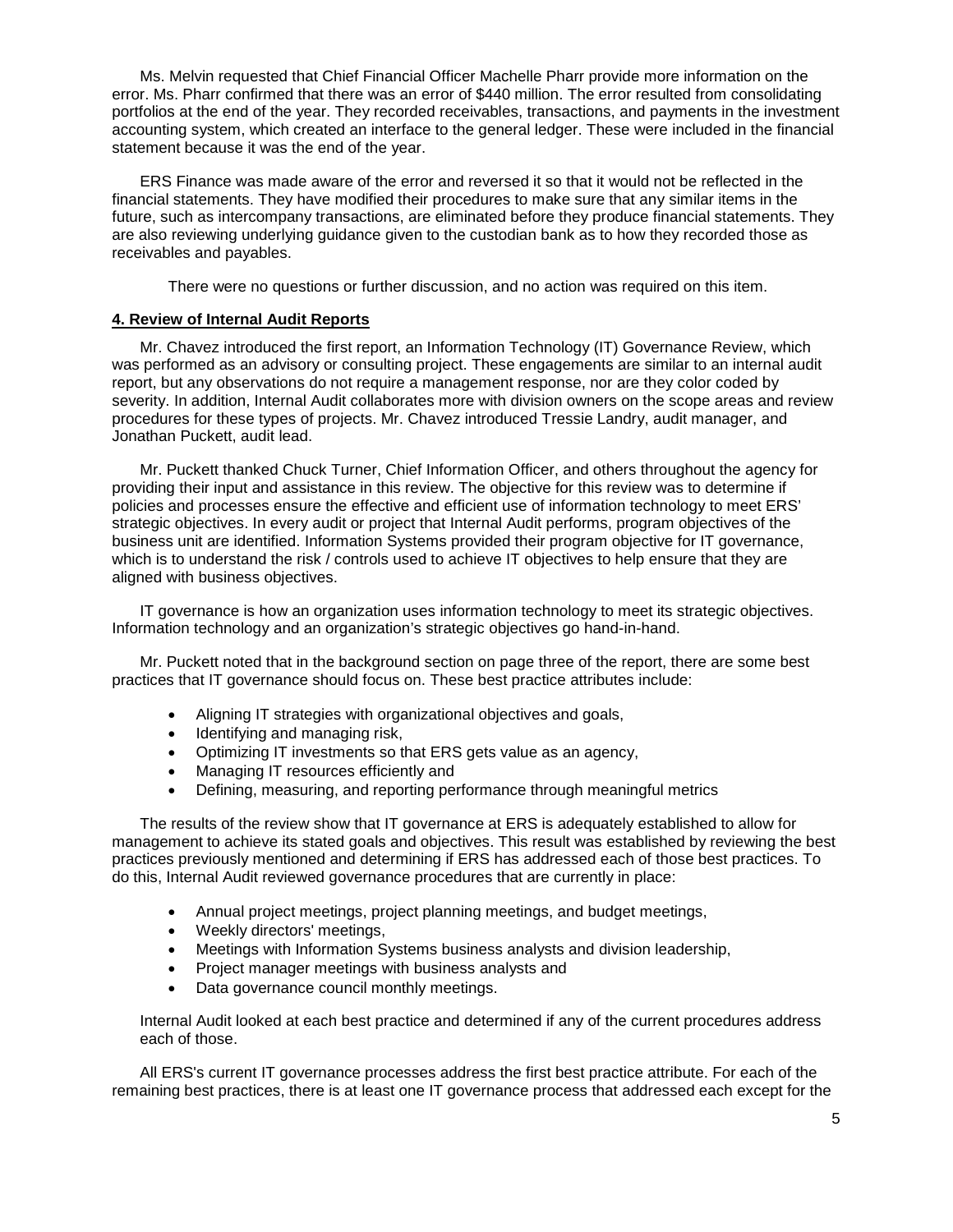last one, which is defining and reporting performance metrics. For this best practice, it was noted improvements could be made.

One observation was reported for this project, which was that identifying and improving communication of strategic metrics would provide insight into the effectiveness of IT governance.

Dr. Kee began a discussion on the attribute of optimizing IT investments. Mr. Puckett summarized that annual project and budget meetings, as well as meetings between business analysts and division leaders, inform management on the effectiveness of IT investments. Mr. Chavez added that individual project plans include metrics for why a new system or change to a system is necessary, how it will improve the program, and how success will be measured.

Mr. Puckett continued, noting the Information Systems (IS) Division does track some performance metrics, but it has not identified which metrics are critical or strategic and how to report each of those. One challenge to this process is the substantial amount of data available to the IS Division that could be used for these metrics. In addition, there is a large number of performance metrics suggested in best practices.

Mr. Puckett presented an example of performance metrics suggested in best practices. It listed 45 different areas of data governance, and there is one or more performance metrics for each of those. In order to narrow the relevant metrics, Internal Audit surveyed division directors, Executive Office, and IS management on how they would prioritize different information systems activities related to four different areas of IT governance. Each of the activities in the survey were tied to specific performance metrics that were found in best practices.

Every surveyed staff member responded, including all directors, executive office member, and IS management. The results of the survey, also found on page five of the report, lists the key takeaways and suggested metrics for each IT governance area based on the results of the survey:

- Strategy IS should support each division to perform its best
- People and Resources -IS should complete critical tasks with adequate resources
- Infrastructure employees should have optimal tools so that they can do their jobs with minimal disruptions
- IT Service IS timely resolves issues and prevents cybersecurity threats

Internal Audit's recommendation is to use the survey results to identify which performance metrics work best for ERS and how often IS should report these metrics. These metrics should contain certain attributes, such as definitions, calculation methodologies, targets, and reporting frequencies.

Mr. Hester inquired about responsibility for the IT Governance process. Mr. Wilson noted that ERS would look to Mr. Turner and his team to help the agency identify risk, and that ERS has recently engaged in an enterprise risk management assessment with the assistance of an external consultant. One of the areas that they focused on was IT and systems risk, because so much of what ERS does is tied to systems and applications. The assessment identifies the top business applications and programs that ERS uses to conduct business, and the accompanying controls, along with disaster recovery plans and operational continuityprocesses. It is something that ERS is looking at in a much more structured and formal way right now, but it's something that happens organically within the organization, probably led by ERS' IT team.

Mr. Chavez thanked Mr. Puckett and invited Ms. Landry to present on the status of audit recommendations.

Ms. Landry described the process used to follow up on audit recommendations and the implementation of management action plans. Periodically, Internal Audit asks the process owners to provide the status of management action plans to address audit report recommendations. Based on this information from the process owners, Internal Audit either reviews additional documentation or reviews control processes. Internal Audit does not re-audit the process, but assesses actions taken and whether those address the risks identified in the audit recommendation.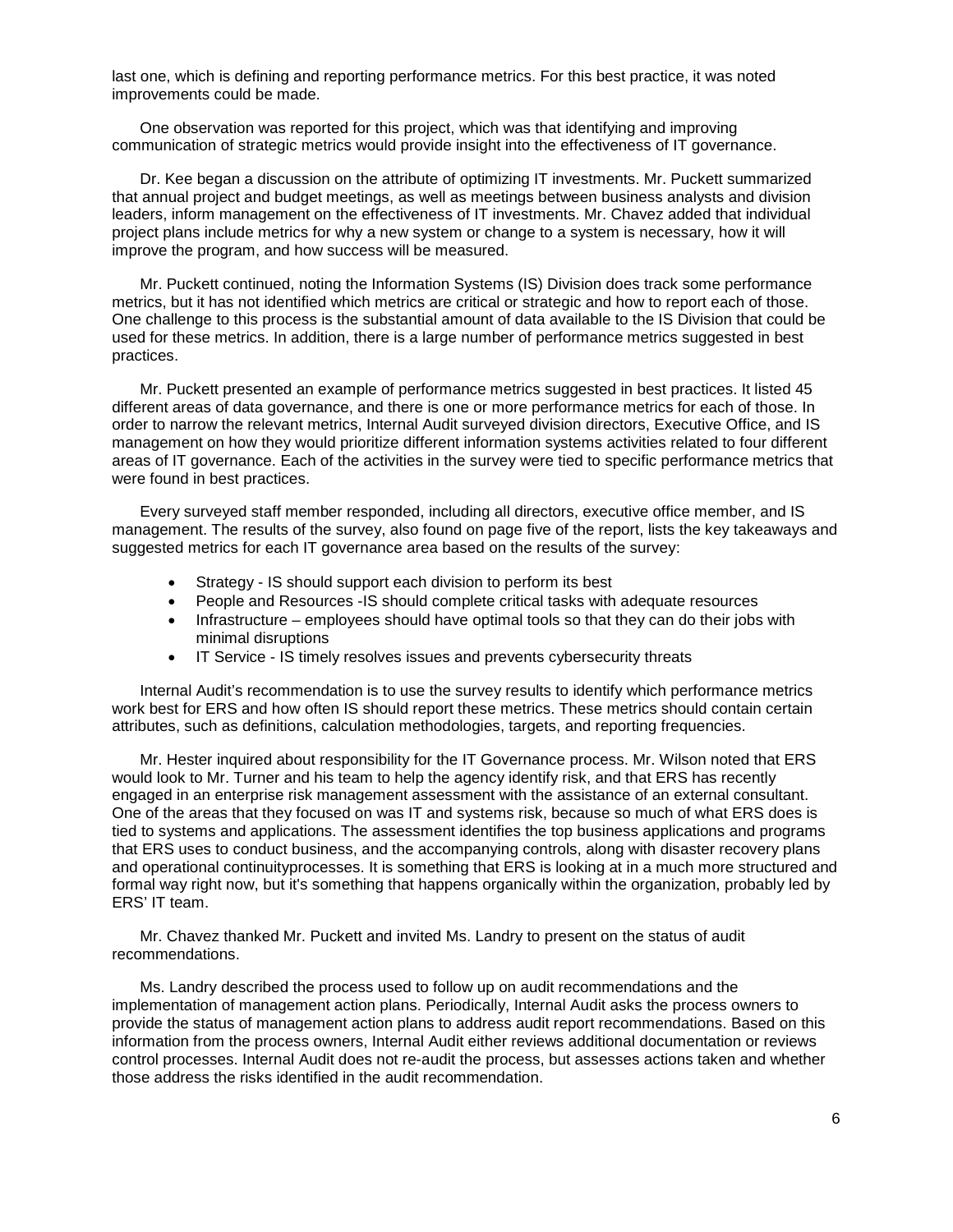There are four different status levels: implemented, partially implemented, no action taken, and management has accepted the risk. For this period, there were four audit recommendations from three reports.

Ms. Landry highlighted the Real Assets - Infrastructure report, which had two recommendations. The first recommendation related to the retention of support documentation and more communication regarding the justification for the incentive compensation plan performance measures. Internal Audit found that the program area has increased the documentation for benchmarks, included additional information in the Incentive Compensation Plan Goal Memo, and changed the performance metrics. This was an instance where the performance metric was based on a cost savings metric. It has changed to a mix of a cost savings basis and a performance basis. The performance metric will continue to evolve as the portfolio matures so it will eventually be 100% performance-based.

Mr. Hester asked if that goal excludes the original investments, or legacy investments, that were originally included in the incentive compensation goal. Ms. Landry noted that the legacy investments are related to the second observation which also has a status of implemented. The legacy investments have been excluded from the performance target. Internal Audit reviewed the Plan Year 2020 ICP Goal Memo, and those were specifically excluded from the goal.

In addition to the specific recommendations, Internal Audit conducted a comprehensive review of all outstanding recommendations and added a new section of the report to show a summary of all outstanding recommendations.

Mr. Chavez presented the summary information and stated that this information is usually presented one audit at a time, however, Internal Audit wanted to provide trending and overall reports to show how well ERS has done in implementing management action plans over the past several years. This also allowed for an assessment over Internal Audit's own controls over the process to make sure it's doing everything it needs to do.

New graphs and information were added to the report that demonstrate that the division directors are implementing their management action plans. They also show that as more audits are completed, the work necessary to track management action plans has increased. Through this review process, there were some recommendations that were overlooked. Specifically, there were three in 2015 and two in 2016 that are past due their implementation dates. Two of them were partially implemented, and a review was completed, but Internal Audit didn't follow up to confirm if they were eventually fully implemented. Internal Audit reassessed its controls to make sure that they follow up with each management recommendation and action plan.

Internal Audit adjusted its controls to ensure that they timely evaluate all recommendations by making the log of recommendations accessible to all staff and assigning the updating tasks to all auditors. By the next Audit Committee meeting all these should be addressed and up to date. Internal Audit wanted to provide a bigger perspective on the status of all recommendations and not just on the individual engagements.

Generally, the reports the status of audit recommendations biannually, but is more specifically based on the implementation date provided by the process owner. Ms. Melvin inquired whether other recommendations are tracked and noted that it would be helpful to see all (external and internal) recommendations presented together.

In addition, Ms. Melvin asked if management action plans change over time, if Internal Audit strictly sticks to the original plan. Ms. Landry explained that when the auditor reviews the audit report, recommendation and management action plan, they are identifying the risk that was noted in the report and whether or not that risk has since been mitigated. If it was appropriate for actions other than those outlined in the management action plan to address the risk, then that is accepted as long as the original risk has been mitigated.

There were no questions or further discussion, and no action was required on this item.